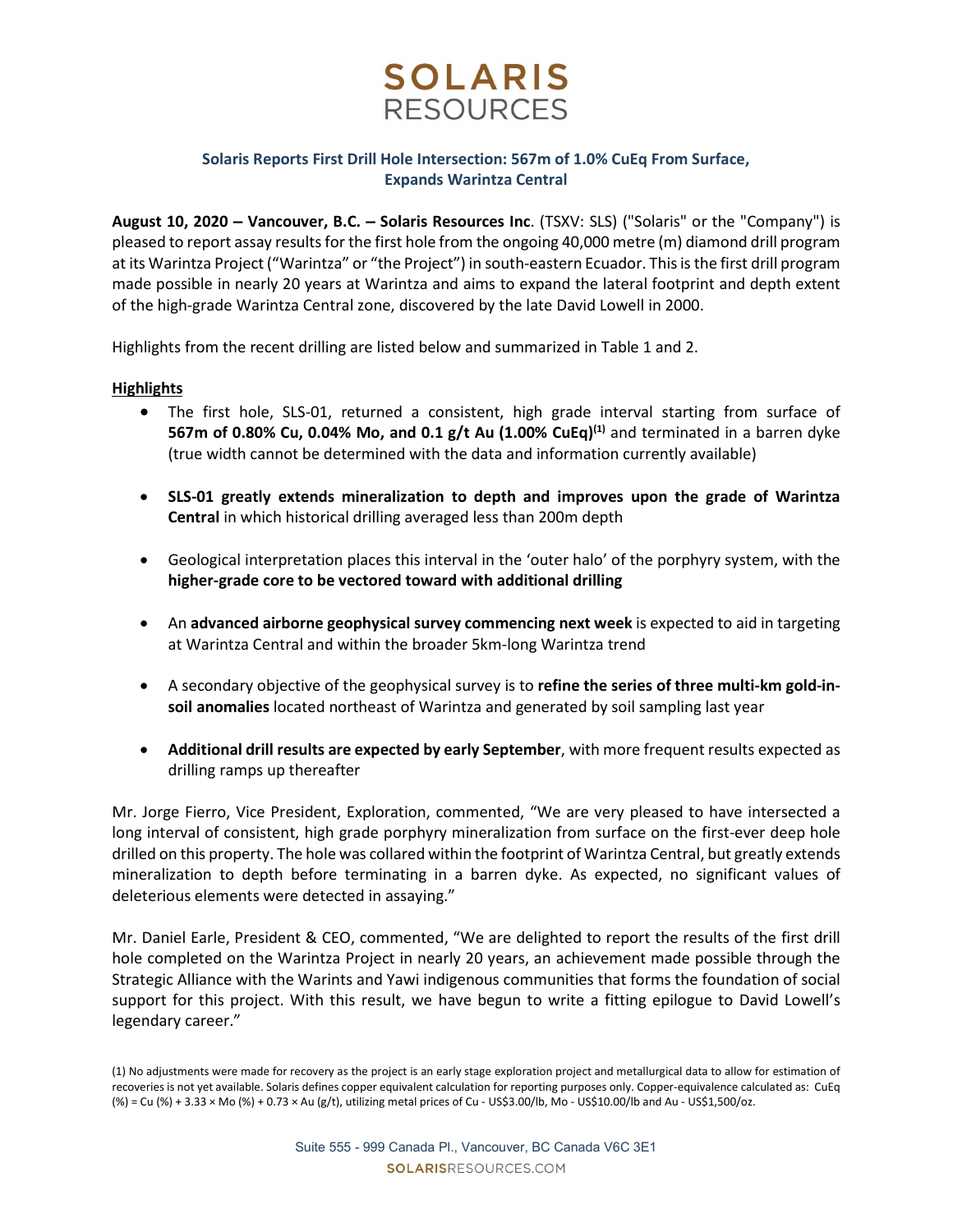# **SOLARIS RESOURCES**

Warintza Central is presently defined by a pit-optimized Mineral Resource estimate of 124 Million tonnes of Inferred Resources grading 0.56% Cu, 0.03% Mo and 0.1 g/t Au (0.70% CuEq)<sup>(2)</sup>, based on historic drilling totaling less than 7,000m and averaging less than 200m in depth. The resource is entirely open laterally and at depth and is set within the 5 km-long Warintza trend of porphyry mineralization. There has been no drilling outside of the Warintza Central area.

## Table 1

| <b>Drill Hole</b>                                          | From (m) | To(m) | Interval (m) | Cu (%) | Mo (%) | Au $(g/t)$ | $CuEq3$ (%) |  |  |  |
|------------------------------------------------------------|----------|-------|--------------|--------|--------|------------|-------------|--|--|--|
| <b>SLS-01</b>                                              |          | 568   | 567          | 0.80   | 0.04   | 0.1        | 1.00        |  |  |  |
| Including                                                  | 48       | 492   | 446          | 0.88   | 0.04   | 0.1        | 1.09        |  |  |  |
| Grades are uncut and true widths have not been determined. |          |       |              |        |        |            |             |  |  |  |

## Table 2

| <b>Drill Hole</b> | Datum            | Easting | <b>Northing</b> | <b>Elevation</b><br>(m | Depth<br>(m) | <b>Azimuth</b><br>(degrees) | Dip<br>(degrees) |
|-------------------|------------------|---------|-----------------|------------------------|--------------|-----------------------------|------------------|
| <b>SLS-01</b>     | <b>WGS84 17S</b> | 799765  | 9648033         | 1571                   | 805          | 351                         | -80              |

## Technical Information and Quality Control & Quality Assurance

Sample assay results have been independently monitored through a quality control/quality assurance ("QA/QC") program that includes the insertion of blind certified reference materials (standards), blanks and field duplicate samples. Logging and sampling are completed at a secured Company facility located in Quito, Ecuador. Drill core is cut in half on site and samples are securely transported to ALS Labs in Quito. Sample pulps are sent to ALS Labs in Lima, Peru and Vancouver, Canada for analysis. Total copper and molybdenum contents are determined by four-acid digestion with AAS finish. Gold is determined by fire assay of a 30-gram charge. ALS Labs is independent from Solaris. In addition, selected pulp check samples are sent to Bureau Veritas lab in Lima, Peru. Solaris is not aware of any drilling, sampling, recovery or other factors that could materially affect the accuracy or reliability of the data referred to herein.

(3) No adjustments were made for recovery as the project is an early stage exploration project and metallurgical data to allow for estimation of recoveries is not yet available. Solaris defines copper equivalent calculation for reporting purposes only. Copper-equivalence calculated as: CuEq (%) = Cu (%) + 3.33 × Mo (%) + 0.73 × Au (g/t), utilizing metal prices of Cu - US\$3.00/lb, Mo - US\$10.00/lb and Au - US\$1,500/oz.

<sup>(2)</sup> The Warintza Mineral Resource estimate was reported in the "Resource Estimate Of The Warintza Central Cu-Mo Porphyry Deposit" prepared by Equity Exploration Consultants Ltd. with an effective date of December 13, 2019. The Warintza Central Mineral Resource statement has been prepared by Trevor Rabb, PGeo who is a qualified person as defined by NI 43-101. The resource is reported using a cut-off of 0.2% copper. Solaris defines copper equivalent calculation for reporting purposes only. Copper-equivalence calculated as: CuEq (%) = Cu (%) + 3.33 × Mo (%) + 0.73 × Au (g/t), utilizing metal prices of Cu - US\$3.00/lb, Mo - US\$10.00/lb and Au - US\$1,500/oz. Mineral Resources are not Mineral Reserves and do not have demonstrated economic viability.